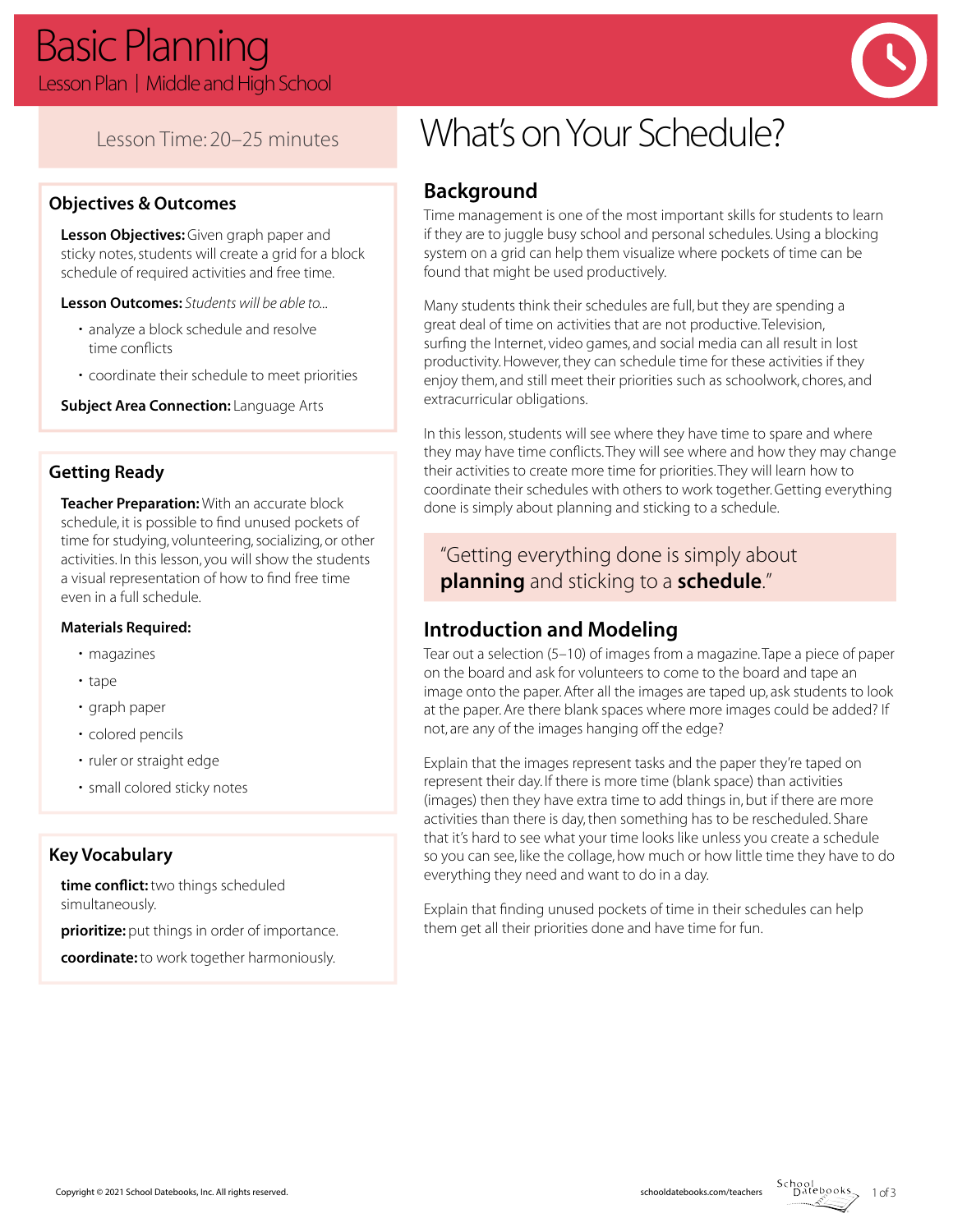## **Procedure**

- 1. Hand out twelve sticky notes and a sheet of graph paper to each student.
- 2. Cut four sticky notes in half. Label them with each school subject and one with "before school."
- 3. Students will lay the cut sticky notes on the left side of a piece of graph paper, evenly spaced, beginning with the one labeled "before school."
- 4. Place one full sticky note on the bottom of the page and label it "after school and homework."
- 5. Lay another piece of graph paper next to the first, open book style. Along the top of the two papers, have them put seven sticky notes evenly spaced, and label them with the days of the week.
- 6. Use a ruler to create a grid on the graph paper.
- 7. Have the students write one week's schedule on their grid.
- 8. In the bottom section labeled "after school and homework," have them draw colored blocks for different activities. For example, if they have sports practice from 4 p.m.–6 p.m., they may put a green box around that time slot in the days of practice, blocking out that time.
- 9. Have them block out their class schedules and their after school responsibilities with color. They should find there are some white areas left over. These are the unused pockets of time they may fill with other activities.
- 10. Have students use the grid they just created to record their after school activities for one week. Write down how many hours they spend on things such as television, social media, surfing the Internet, or unproductive activities.

## **Discussion Questions**

- Explain how using a block schedule helps you manage your time.
- What should you do if you have a time conflict?
- How could you coordinate your schedule with a friend who has a different schedule?
- How would you reorganize your schedule to create more pockets of time for things you enjoy?

## **Evaluation**

Have the students write a short paragraph describing what they discovered about their weekly schedule when they blocked out time for each activity. Answer the following questions:

- How will I use block scheduling to help me stay organized?
- How can I use the free time I found?
- Is it possible to overschedule?
- Is there anything I can do to make more time in my schedule?

## **Tips for Tailoring This Lesson**

#### For Higher Grade Levels **For Lower Grade Levels**

- Use a computer or tablet to create a table for a weekly schedule.
- Have two students work together to coordinate time to study for a big exam.

- Create the grid paper ahead of time and have the students add the colors.
- Have students schedule time to care for and play with their pets, plants, or other responsibilities.



 $2 of 3$